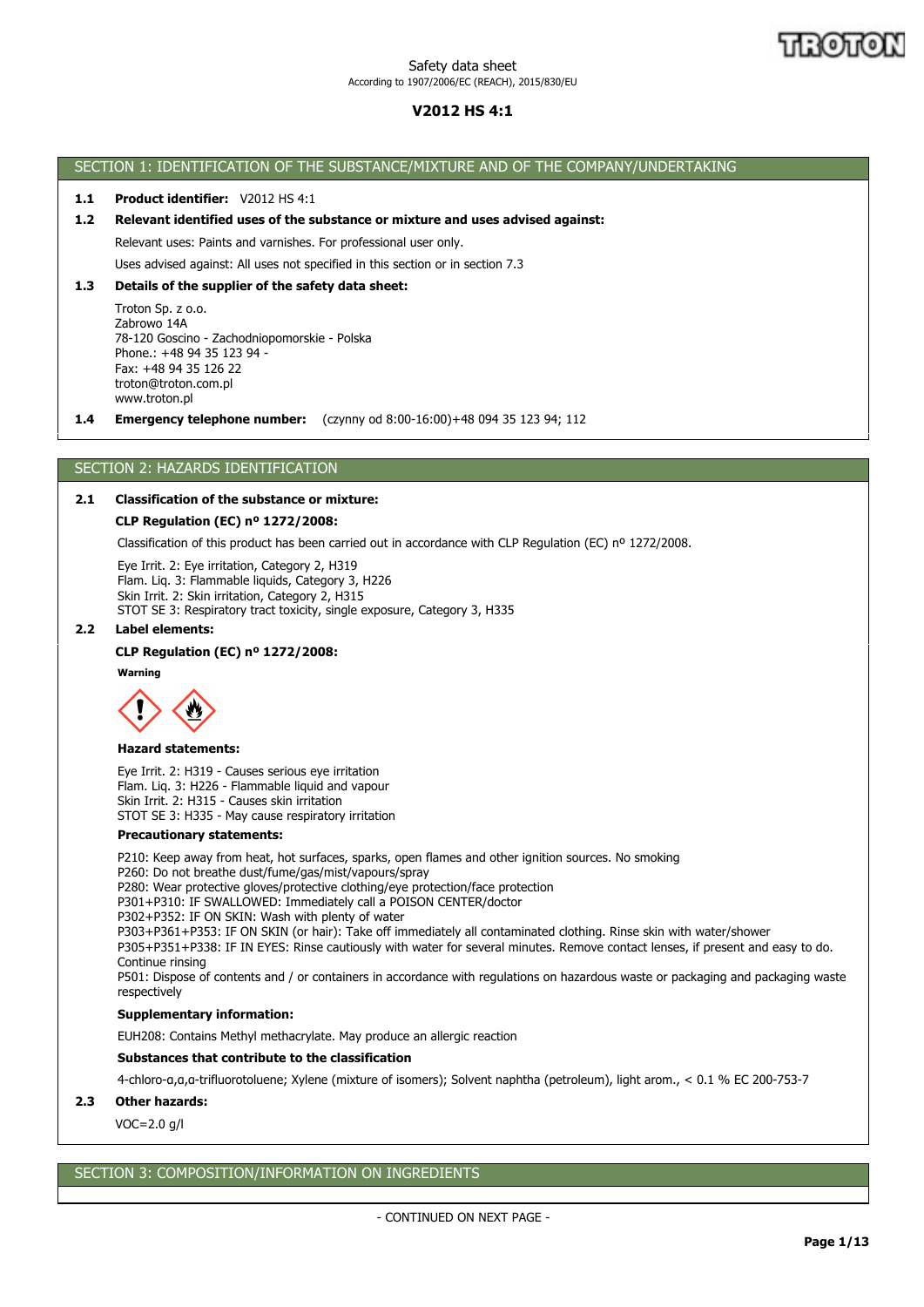# **V2012 HS 4:1**

## SECTION 3: COMPOSITION/INFORMATION ON INGREDIENTS (continued)

## **3.1 Substance:**

Non-applicable

## **3.2 Mixture:**

## **Chemical description:** Mixture composed of chemical products

## **Components:**

In accordance with Annex II of Regulation (EC) nº1907/2006 (point 3), the product contains:

| Identification                                                                                   | Chemical name/Classification                                                                                                                                                                                                                                                                                                                                                                                                                                                                                              |                       | Concentration |
|--------------------------------------------------------------------------------------------------|---------------------------------------------------------------------------------------------------------------------------------------------------------------------------------------------------------------------------------------------------------------------------------------------------------------------------------------------------------------------------------------------------------------------------------------------------------------------------------------------------------------------------|-----------------------|---------------|
| CAS:<br>98-56-6<br>EC:<br>202-681-1<br>Index: Non-applicable<br>REACH: 01-2119857280-40-XXX<br>v | 4-chloro-a,a,a-trifluorotoluene<br>Eye Irrit. 2: H319; Flam. Lig. 3: H226; Skin Irrit. 2: H315; STOT SE 3: H335 - Warning<br>Regulation 1272/2008                                                                                                                                                                                                                                                                                                                                                                         | Self-classified<br>⇔  | $10 - 25%$    |
| 123-86-4<br>CAS:<br>EC:<br>204-658-1<br>Index: 607-025-00-1<br>REACH: 01-2119485493-29-XXX<br>Y  | <b>Butvl Acetate</b><br>Regulation 1272/2008<br>Flam. Lig. 3: H226; STOT SE 3: H336; EUH066 - Warning                                                                                                                                                                                                                                                                                                                                                                                                                     | ATP CLP00             | $5 - 10%$     |
| 1330-20-7<br>CAS:<br>EC:<br>215-535-7<br>Index: 601-022-00-9<br>REACH: 01-2119488216-32-XXX      | Xylene (mixture of isomers)<br>Acute Tox. 4: H312+H332; Asp. Tox. 1: H304; Eye Irrit. 2: H319; Flam. Lig. 3:<br>Regulation 1272/2008<br>H226; Skin Irrit. 2: H315; STOT RE 2: H373; STOT SE 3: H335 - Danger                                                                                                                                                                                                                                                                                                              | Self-classified<br>◇◇ | $2,5 - 5%$    |
| 64742-95-6<br>CAS:<br>EC:<br>265-199-0<br>Index: 649-356-00-4<br>REACH: 01-2119486773-24-XXX     | Solvent naphtha (petroleum), light arom., < 0.1 % EC 200-753-7<br><b>Regulation 1272/2008</b><br>Aquatic Chronic 2: H411; Asp. Tox. 1: H304; Flam. Liq. 3: H226; STOT SE 3:<br>H335; STOT SE 3: H336; EUH066 - Danger                                                                                                                                                                                                                                                                                                     | ATP ATP01             | $1 - 2.5%$    |
| CAS:<br>$100 - 41 - 4$<br>EC:<br>202-849-4<br>Index: 601-023-00-4<br>REACH: 01-2119489370-35-XXX | <b>Ethylbenzene</b><br>Regulation 1272/2008<br>Acute Tox. 4: H332; Asp. Tox. 1: H304; Flam. Lig. 2: H225; STOT RE 2: H373 -<br>Danger                                                                                                                                                                                                                                                                                                                                                                                     | ATP ATP06<br>◇        | $1 - 2.5%$    |
| CAS: 80-62-6<br>EC:<br>201-297-1<br>Index: 607-035-00-6<br>REACH: 01-2119452498-28-XXX           | Methyl methacrylate<br>Flam. Lig. 2: H225; Skin Irrit. 2: H315; Skin Sens. 1: H317; STOT SE 3: H335 - Danger<br><b>Regulation 1272/2008</b>                                                                                                                                                                                                                                                                                                                                                                               | ATP CLP00             | < 1 %         |
| CAS: 141-32-2<br>205-480-7<br>EC:<br>Index: 607-062-00-3<br>REACH: 01-2119453155-43-XXX          | n-butyl acrylate<br>Regulation 1272/2008<br>Eye Irrit. 2: H319; Flam. Lig. 3: H226; Skin Irrit. 2: H315; Skin Sens. 1: H317; STOT SE<br>$3: H335 - Warning$<br>— 11. e e e u e eu e<br>$\mathbf{u}$ $\mathbf{v}$ $\mathbf{v}$ $\mathbf{v}$ $\mathbf{v}$ $\mathbf{v}$ $\mathbf{v}$ $\mathbf{v}$ $\mathbf{v}$ $\mathbf{v}$ $\mathbf{v}$ $\mathbf{v}$ $\mathbf{v}$ $\mathbf{v}$ $\mathbf{v}$ $\mathbf{v}$ $\mathbf{v}$ $\mathbf{v}$ $\mathbf{v}$ $\mathbf{v}$ $\mathbf{v}$ $\mathbf{v}$ $\mathbf{v}$ $\mathbf{v}$ $\mathbf{$ | ATP CLP00             | < 1 %         |

To obtain more information on the risk of the substances consult sections 8, 11, 12, 15 and 16.

# SECTION 4: FIRST AID MEASURES

## **4.1 Description of first aid measures:**

The symptoms resulting from intoxication can appear after exposure, therefore, in case of doubt, seek medical attention for direct exposure to the chemical product or persistent discomfort, showing the SDS of this product.

## **By inhalation:**

Remove the person affected from the area of exposure, provide with fresh air and keep at rest. In serious cases such as cardiorespiratory failure, artificial resuscitation techniques will be necessary (mouth to mouth resuscitation, cardiac massage, oxygen supply, etc.) requiring immediate medical assistance.

#### **By skin contact:**

This product is not classified as hazardous when in contact with the skin. However, in case of skin contact it is recommended to remove contaminated clothes and shoes, rinse the skin or shower the person affected if necessary thoroughly with cold water and neutral soap. In case of serious reaction consult a doctor.

## **By eye contact:**

Rinse eyes thoroughly with water for at least 15 minutes. If the injured person uses contact lenses, these should be removed unless they are stuck to the eyes, as this could cause further damage. In all cases, after cleaning, a doctor should be consulted as quickly as possible with the SDS of the product.

## **By ingestion/aspiration:**

Do not induce vomiting, but if it does happen keep the head down to avoid aspiration. Keep the person affected at rest. Rinse out the mouth and throat, as they may have been affected during ingestion.

# **4.2 Most important symptoms and effects, both acute and delayed:**

Acute and delayed effects are indicated in sections 2 and 11.

## **4.3 Indication of any immediate medical attention and special treatment needed:**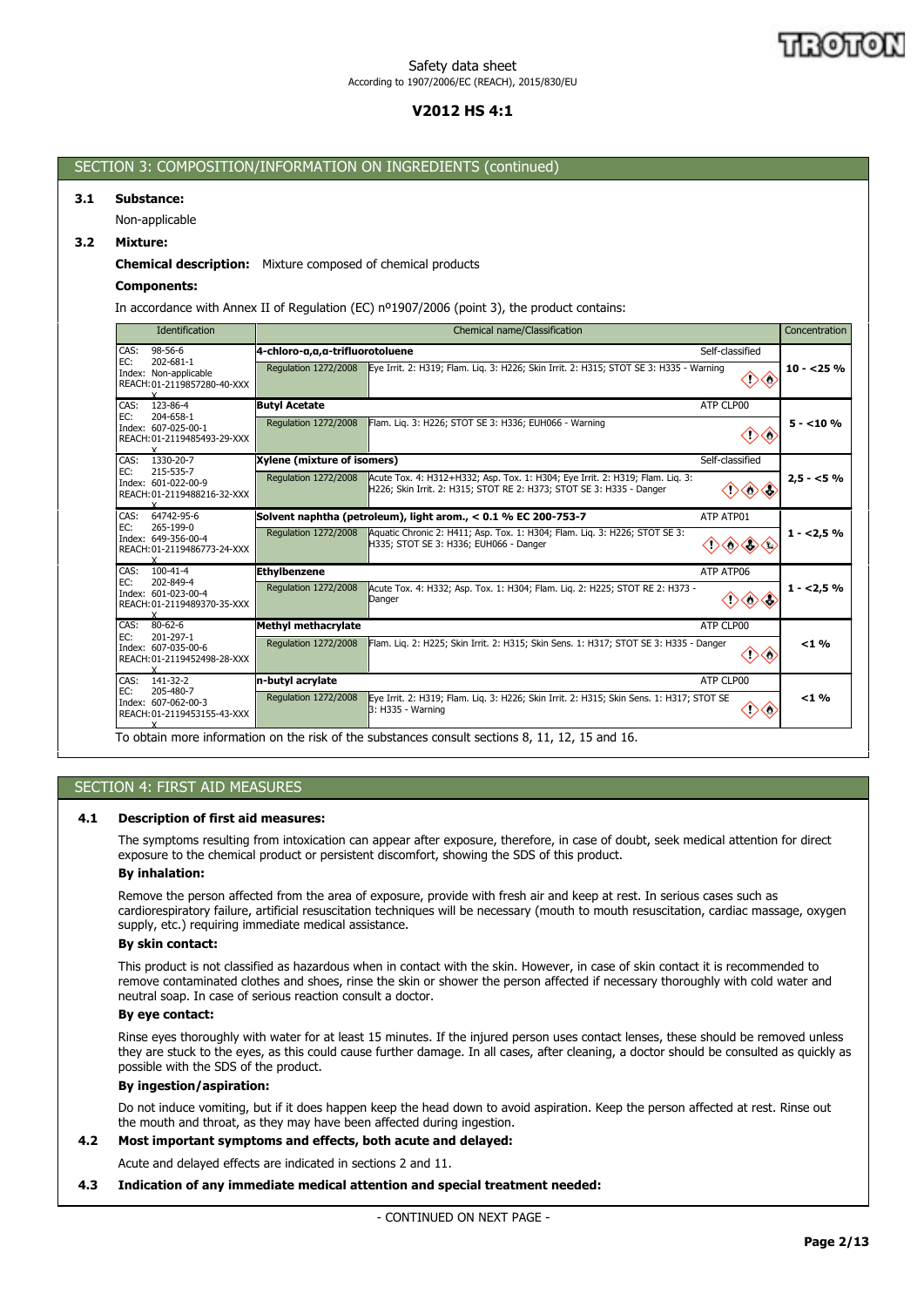# **V2012 HS 4:1**

## SECTION 4: FIRST AID MEASURES (continued)

Non-applicable

## SECTION 5: FIREFIGHTING MEASURES

## **5.1 Extinguishing media:**

If possible use polyvalent powder fire extinguishers (ABC powder), alternatively use foam or carbon dioxide extinguishers (CO2). IT IS RECOMMENDED NOT to use tap water as an extinguishing agent.

#### **5.2 Special hazards arising from the substance or mixture:**

As a result of combustion or thermal decomposition reactive sub-products are created that can become highly toxic and, consequently, can present a serious health risk.

## **5.3 Advice for firefighters:**

Depending on the magnitude of the fire it may be necessary to use full protective clothing and individual respiratory equipment. Minimum emergency facilities and equipment should be available (fire blankets, portable first aid kit,...) in accordance with Directive 89/654/EC.

#### **Additional provisions:**

Act in accordance with the Internal Emergency Plan and the Information Sheets on actions to take after an accident or other emergencies. Destroy any source of ignition. In case of fire, refrigerate the storage containers and tanks for products susceptible to inflammation, explosion or BLEVE as a result of high temperatures. Avoid spillage of the products used to extinguish the fire into an aqueous medium.

# SECTION 6: ACCIDENTAL RELEASE MEASURES

## **6.1 Personal precautions, protective equipment and emergency procedures:**

Isolate leaks provided that there is no additional risk for the people performing this task. Evacuate the area and keep out those without protection. Personal protection equipment must be used against potential contact with the spilt product (See section 8). Above all prevent the formation of any vapour-air flammable mixtures, through either ventilation or the use of an inertization agent. Destroy any source of ignition. Eliminate electrostatic charges by interconnecting all the conductive surfaces on which static electricity could form, and also ensuring that all surfaces are connected to the ground.

## **6.2 Environmental precautions:**

This product is not classified as hazardous to the environment. Keep product away from drains, surface and underground water.

## **6.3 Methods and material for containment and cleaning up:**

It is recommended:

Absorb the spillage using sand or inert absorbent and move it to a safe place. Do not absorb in sawdust or other combustible absorbents. For any concern related to disposal consult section 13.

## **6.4 Reference to other sections:**

See sections 8 and 13.

## SECTION 7: HANDLING AND STORAGE

## **7.1 Precautions for safe handling:**

A.- Precautions for safe manipulation

Comply with the current legislation concerning the prevention of industrial risks. Keep containers hermetically sealed. Control spills and residues, destroying them with safe methods (section 6). Avoid leakages from the container. Maintain order and cleanliness where dangerous products are used.

B.- Technical recommendations for the prevention of fires and explosions

Transfer in well ventilated areas, preferably through localized extraction. Fully control sources of ignition (mobile phones, sparks,…) and ventilate during cleaning operations. Avoid the existence of dangerous atmospheres inside containers, applying inertization systems where possible. Transfer at a slow speed to avoid the creation of electrostatic charges. Against the possibility of electrostatic charges: ensure a perfect equipotential connection, always use groundings, do not wear work clothes made of acrylic fibres, preferably wearing cotton clothing and conductive footwear. Comply with the essential security requirements for equipment and systems defined in Directive 94/9/EC (ATEX 100) and with the minimum requirements for protecting the security and health of workers under the selection criteria of Directive 1999/92/EC (ATEX 137). Consult section 10 for conditions and materials that should be avoided.

C.- Technical recommendations to prevent ergonomic and toxicological risks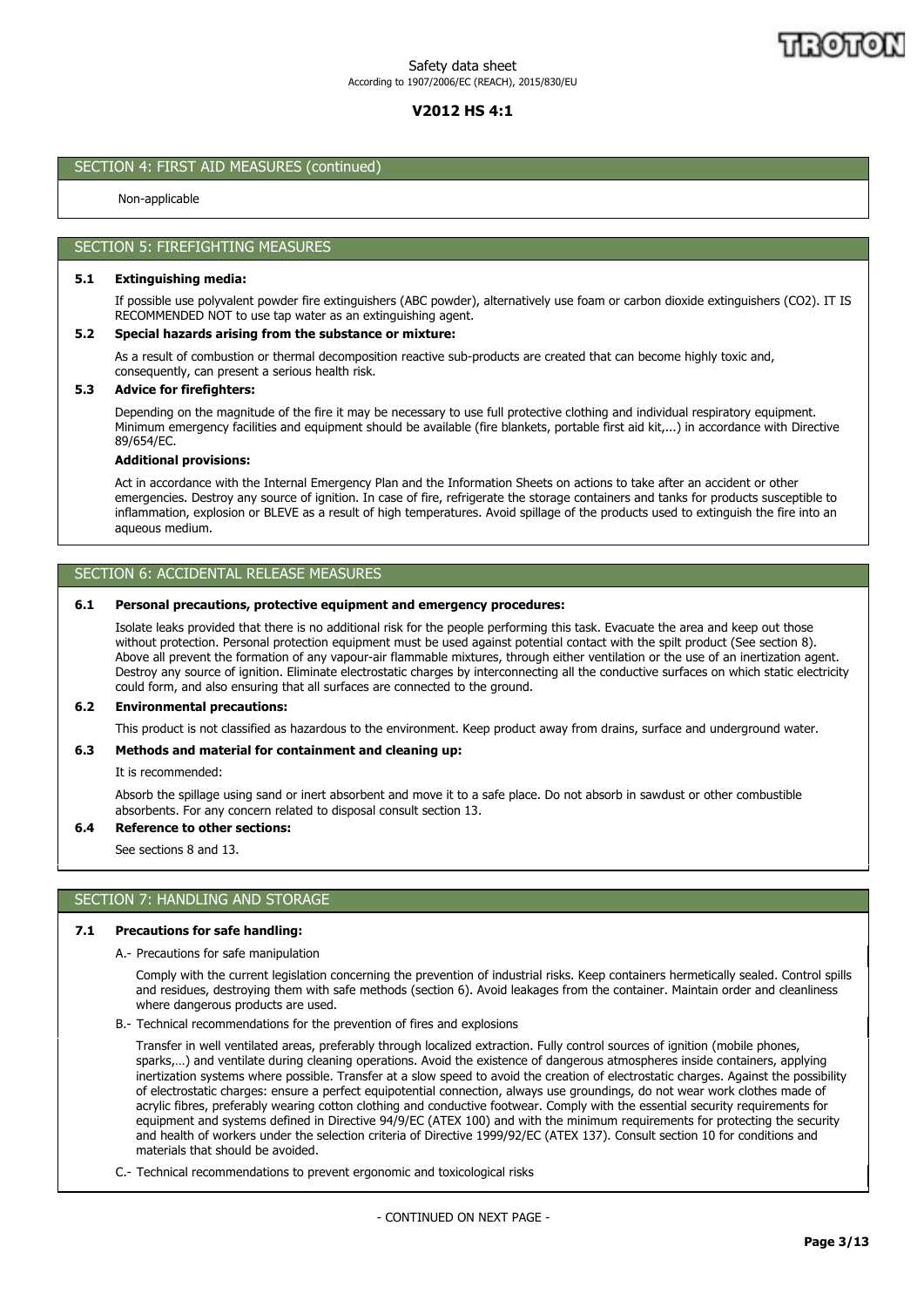# **V2012 HS 4:1**

| SECTION 7: HANDLING AND STORAGE (continued) |  |
|---------------------------------------------|--|
|---------------------------------------------|--|

Do not eat or drink during the process, washing hands afterwards with suitable cleaning products.

# D.- Technical recommendations to prevent environmental risks

It is recommended to have absorbent material available at close proximity to the product (See subsection 6.3)

## **7.2 Conditions for safe storage, including any incompatibilities:**

A.- Technical measures for storage

| Minimum Temp.: | 5 OC              |
|----------------|-------------------|
| Maximum Temp.: | 35 <sup>o</sup> C |
| Maximum time:  | 12 Months         |

B.- General conditions for storage

Avoid sources of heat, radiation, static electricity and contact with food. For additional information see subsection 10.5

## **7.3 Specific end use(s):**

Except for the instructions already specified it is not necessary to provide any special recommendation regarding the uses of this product.

# SECTION 8: EXPOSURE CONTROLS/PERSONAL PROTECTION

## **8.1 Control parameters:**

Substances whose occupational exposure limits have to be monitored in the work environment

| Identification              |                     | <b>Environmental limits</b> |                       |
|-----------------------------|---------------------|-----------------------------|-----------------------|
| Methyl methacrylate         | IOELV (8h)          | 50 ppm                      |                       |
| CAS: 80-62-6                | <b>IOELV (STEL)</b> | $100$ ppm                   |                       |
| EC: 201-297-1               | Year                | 2015                        |                       |
| Xylene (mixture of isomers) | IOELV (8h)          | 50 ppm                      | 221 mg/m $3$          |
| CAS: 1330-20-7              | <b>IOELV (STEL)</b> | $100$ ppm                   | 442 mg/m <sup>3</sup> |
| EC: 215-535-7               | Year                | 2015                        |                       |
| Ethylbenzene                | IOELV (8h)          | $100$ ppm                   | 442 mg/m <sup>3</sup> |
| CAS: 100-41-4               | <b>IOELV (STEL)</b> | 200 ppm                     | 884 mg/m <sup>3</sup> |
| EC: 202-849-4               | Year                | 2015                        |                       |
| n-butyl acrylate            | IOELV (8h)          | 2 ppm                       | $11 \text{ mg/m}^3$   |
| CAS: 141-32-2               | <b>IOELV (STEL)</b> | $10$ ppm                    | 53 mg/ $m3$           |
| EC: 205-480-7               | Year                | 2015                        |                       |

## **DNEL (Workers):**

|                                 |            |                         | Short exposure        |                           | Long exposure          |  |
|---------------------------------|------------|-------------------------|-----------------------|---------------------------|------------------------|--|
| <b>Identification</b>           |            | Systemic                | Local                 | Systemic                  | Local                  |  |
| 4-chloro-a,a,a-trifluorotoluene | Oral       | Non-applicable          | Non-applicable        | Non-applicable            | Non-applicable         |  |
| CAS: 98-56-6                    | Dermal     | Non-applicable          | Non-applicable        | $0.4$ mg/kg               | Non-applicable         |  |
| EC: 202-681-1                   | Inhalation | Non-applicable          | Non-applicable        | $1,025$ mg/m <sup>3</sup> | Non-applicable         |  |
| <b>Butyl Acetate</b>            | Oral       | Non-applicable          | Non-applicable        | Non-applicable            | Non-applicable         |  |
| CAS: 123-86-4                   | Dermal     | Non-applicable          | Non-applicable        | Non-applicable            | Non-applicable         |  |
| EC: 204-658-1                   | Inhalation | 960 mg/m <sup>3</sup>   | 960 mg/m $3$          | 480 mg/m $3$              | 480 mg/m $3$           |  |
| Xylene (mixture of isomers)     | Oral       | Non-applicable          | Non-applicable        | Non-applicable            | Non-applicable         |  |
| CAS: 1330-20-7                  | Dermal     | Non-applicable          | Non-applicable        | 180 mg/kg                 | Non-applicable         |  |
| EC: 215-535-7                   | Inhalation | $289$ mg/m <sup>3</sup> | 289 mg/m $3$          | 77 mg/m $3$               | Non-applicable         |  |
| Ethylbenzene                    | Oral       | Non-applicable          | Non-applicable        | Non-applicable            | Non-applicable         |  |
| CAS: 100-41-4                   | Dermal     | Non-applicable          | Non-applicable        | $180$ mg/kg               | Non-applicable         |  |
| EC: 202-849-4                   | Inhalation | Non-applicable          | 293 mg/m <sup>3</sup> | 77 mg/m $3$               | Non-applicable         |  |
| Methyl methacrylate             | Oral       | Non-applicable          | Non-applicable        | Non-applicable            | Non-applicable         |  |
| CAS: 80-62-6                    | Dermal     | Non-applicable          | Non-applicable        | 13,67 mg/kg               | Non-applicable         |  |
| EC: 201-297-1                   | Inhalation | Non-applicable          | Non-applicable        | 208 mg/m $3$              | 208 mg/m $3$           |  |
| n-butyl acrylate                | Oral       | Non-applicable          | Non-applicable        | Non-applicable            | Non-applicable         |  |
| CAS: 141-32-2                   | Dermal     | Non-applicable          | Non-applicable        | Non-applicable            | Non-applicable         |  |
| EC: 205-480-7                   | Inhalation | Non-applicable          | Non-applicable        | Non-applicable            | $11$ mg/m <sup>3</sup> |  |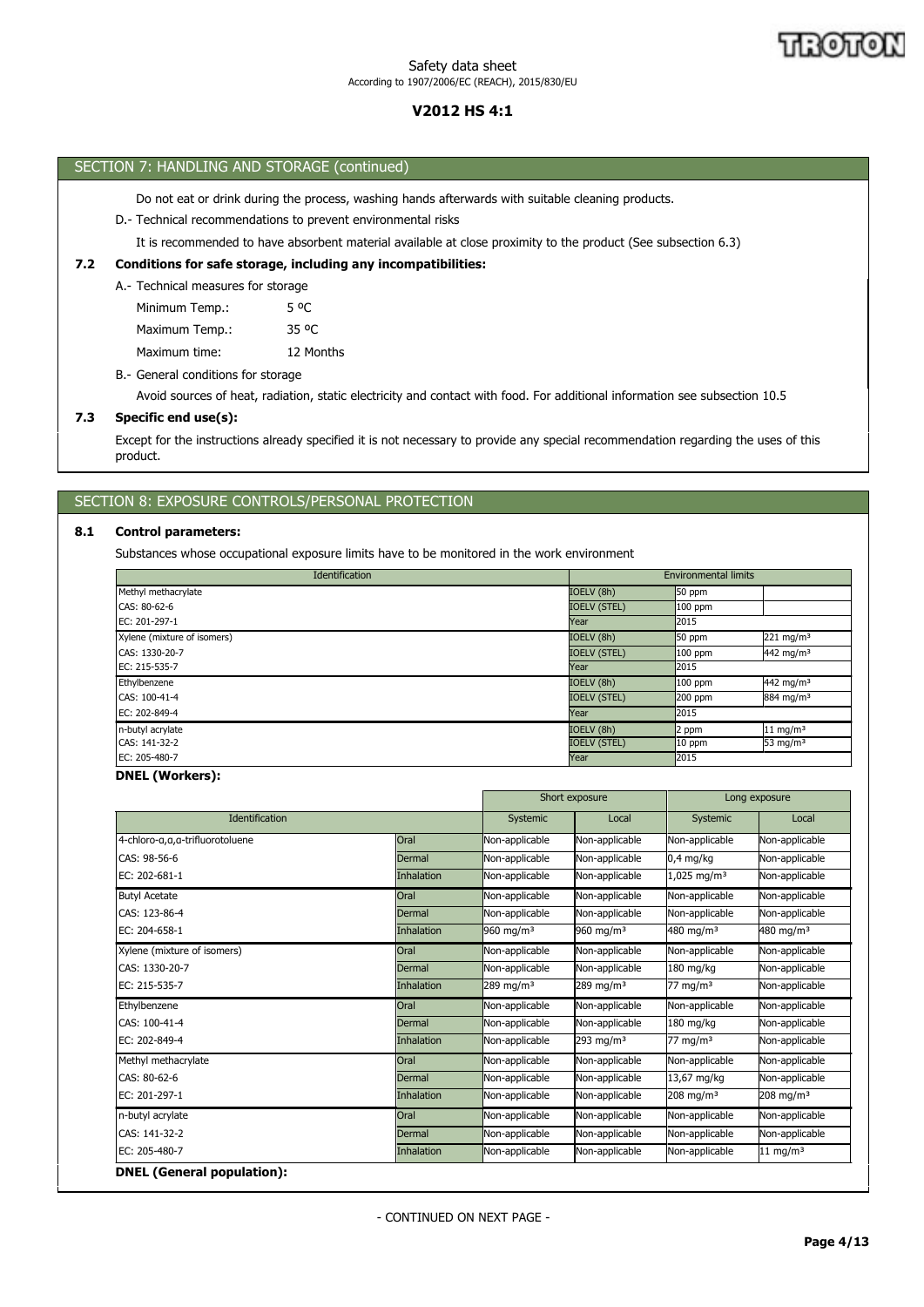# **V2012 HS 4:1**

## SECTION 8: EXPOSURE CONTROLS/PERSONAL PROTECTION (continued)

|                                 |               |                         | Short exposure          |                          | Long exposure            |
|---------------------------------|---------------|-------------------------|-------------------------|--------------------------|--------------------------|
| Identification                  |               | Systemic                | Local                   | Systemic                 | Local                    |
| 4-chloro-a,a,a-trifluorotoluene | Oral          | Non-applicable          | Non-applicable          | $0,2$ mg/kg              | Non-applicable           |
| CAS: 98-56-6                    | <b>Dermal</b> | Non-applicable          | Non-applicable          | $0.2$ mg/kg              | Non-applicable           |
| EC: 202-681-1                   | Inhalation    | Non-applicable          | Non-applicable          | $0,255 \text{ mg/m}^3$   | Non-applicable           |
| <b>Butyl Acetate</b>            | Oral          | Non-applicable          | Non-applicable          | Non-applicable           | Non-applicable           |
| CAS: 123-86-4                   | Dermal        | Non-applicable          | Non-applicable          | Non-applicable           | Non-applicable           |
| EC: 204-658-1                   | Inhalation    | 859,7 mg/m <sup>3</sup> | 859,7 mg/m <sup>3</sup> | 102,34 mg/m <sup>3</sup> | 102,34 mg/m <sup>3</sup> |
| Xylene (mixture of isomers)     | Oral          | Non-applicable          | Non-applicable          | $1,6$ mg/kg              | Non-applicable           |
| CAS: 1330-20-7                  | Dermal        | Non-applicable          | Non-applicable          | 108 mg/kg                | Non-applicable           |
| EC: 215-535-7                   | Inhalation    | Non-applicable          | Non-applicable          | 14,8 mg/m <sup>3</sup>   | Non-applicable           |
| Ethylbenzene                    | Oral          | Non-applicable          | Non-applicable          | 1,6 mg/kg                | Non-applicable           |
| CAS: 100-41-4                   | Dermal        | Non-applicable          | Non-applicable          | Non-applicable           | Non-applicable           |
| EC: 202-849-4                   | Inhalation    | Non-applicable          | Non-applicable          | $15 \text{ mg/m}^3$      | Non-applicable           |
| Methyl methacrylate             | Oral          | Non-applicable          | Non-applicable          | Non-applicable           | Non-applicable           |
| CAS: 80-62-6                    | Dermal        | Non-applicable          | Non-applicable          | 8,2 mg/kg                | Non-applicable           |
| EC: 201-297-1                   | Inhalation    | Non-applicable          | Non-applicable          | 74,3 mg/m <sup>3</sup>   | $104$ mg/m <sup>3</sup>  |
| <b>PNEC:</b>                    |               |                         |                         |                          |                          |
| Identification                  |               |                         |                         |                          |                          |
| 4-chloro-a,a,a-trifluorotoluene | <b>STP</b>    | 0,032 mg/L              | <b>Fresh water</b>      |                          | 0,002 mg/L               |
| CAS: 98-56-6                    | Soil          | 0,0258 mg/kg            | Marine water            |                          | 0,0002 mg/L              |
| EC: 202-681-1                   | Intermittent  | 0,02 mg/L               | Sediment (Fresh water)  |                          | 0,0216 mg/kg             |
|                                 | Oral          | Non-applicable          | Sediment (Marine water) |                          | 0,00216 mg/kg            |
| <b>Butyl Acetate</b>            | <b>STP</b>    | 35,6 mg/L               | Fresh water             |                          | $0,18$ mg/L              |
| CAS: 123-86-4                   | Soil          | 0,0903 mg/kg            | Marine water            |                          | 0,018 mg/L               |
| EC: 204-658-1                   | Intermittent  | 0,36 mg/L               | Sediment (Fresh water)  |                          | 0,981 mg/kg              |
|                                 | Oral          | Non-applicable          | Sediment (Marine water) |                          | 0,0981 mg/kg             |
| Xylene (mixture of isomers)     | <b>STP</b>    | 6,58 mg/L               | Fresh water             |                          | 0,327 mg/L               |
| CAS: 1330-20-7                  | Soil          | 2,31 mg/kg              | Marine water            |                          | 0,327 mg/L               |
| EC: 215-535-7                   | Intermittent  | 0,327 mg/L              | Sediment (Fresh water)  |                          | $12,46$ mg/kg            |
|                                 | Oral          | Non-applicable          | Sediment (Marine water) |                          | 12,46 mg/kg              |
| Ethylbenzene                    | <b>STP</b>    | 9,6 mg/L                | Fresh water             |                          | $0.1$ mg/L               |
| CAS: 100-41-4                   | Soil          | 2,68 mg/kg              | Marine water            |                          | $0,01$ mg/L              |
| EC: 202-849-4                   | Intermittent  | $0,1$ mg/L              | Sediment (Fresh water)  |                          | $13,7$ mg/kg             |
|                                 | Oral          | 20 g/kg                 | Sediment (Marine water) |                          | 1,37 mg/kg               |
| Methyl methacrylate             | <b>STP</b>    | 10 mg/L                 | Fresh water             |                          | 0,94 mg/L                |

| 8.2 | <b>Exposure controls:</b> |                     |                    |                         |                      |
|-----|---------------------------|---------------------|--------------------|-------------------------|----------------------|
|     |                           | Oral                | Non-applicable     | Sediment (Marine water) | $0,00338$ mg/kg      |
|     | EC: 205-480-7             | Intermittent        | $0.011$ mg/L       | Sediment (Fresh water)  | $0.0338$ mg/kg       |
|     | CAS: 141-32-2             | Soil                | 1 ma/ka            | Marine water            | $0,00027$ mg/L       |
|     | n-butyl acrylate          | <b>STP</b>          | $3.5 \text{ mg/L}$ | Fresh water             | $0,00272$ mg/L       |
|     |                           | Oral                | Non-applicable     | Sediment (Marine water) | Non-applicable       |
|     | EC: 201-297-1             | <b>Intermittent</b> | $0.94$ ma/L        | Sediment (Fresh water)  | $5,74 \text{ mg/kg}$ |

CAS: 80-62-6 **CAS: 80-62-6** Soil Soil 1,47 mg/kg Marine water 0,94 mg/L

A.- General security and hygiene measures in the work place

As a preventative measure it is recommended to use basic Personal Protection Equipment, with the corresponding <<CE marking>> in accordance with Directive 89/686/EC. For more information on Personal Protection Equipment (storage, use, cleaning, maintenance, class of protection,…) consult the information leaflet provided by the manufacturer. For more information see subsection 7.1.

All information contained herein is a recommendation which needs some specification from the labour risk prevention services as it is not known whether the company has additional measures at its disposal.

B.- Respiratory protection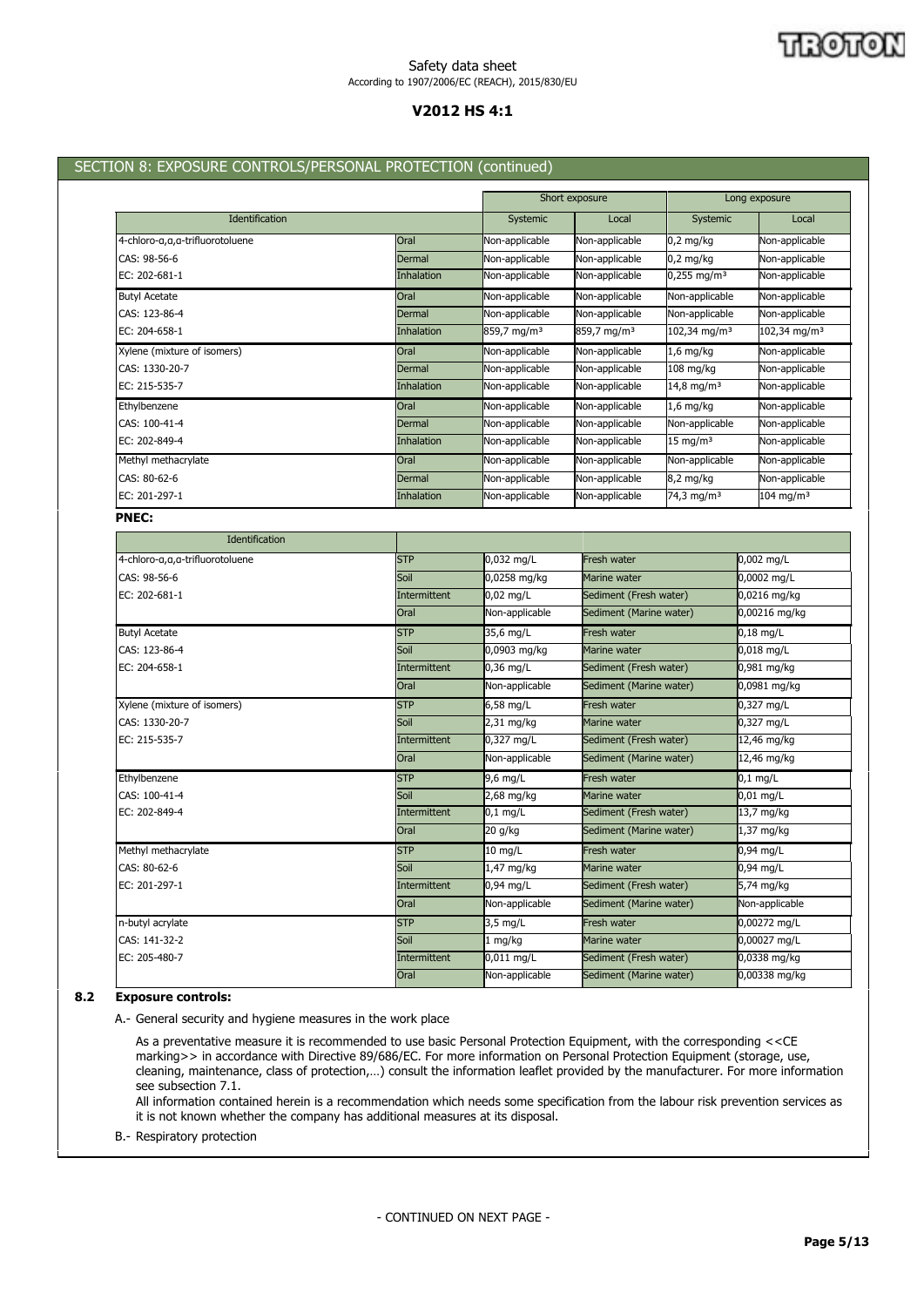## THOTO N

## Safety data sheet According to 1907/2006/EC (REACH), 2015/830/EU

# **V2012 HS 4:1**

|     |                                                                                                                                                                                                             | SECTION 8: EXPOSURE CONTROLS/PERSONAL PROTECTION (continued)                                       |                                |                |                                                                                                                  |  |                                                                                                                                                                                                                           |  |  |
|-----|-------------------------------------------------------------------------------------------------------------------------------------------------------------------------------------------------------------|----------------------------------------------------------------------------------------------------|--------------------------------|----------------|------------------------------------------------------------------------------------------------------------------|--|---------------------------------------------------------------------------------------------------------------------------------------------------------------------------------------------------------------------------|--|--|
|     | Pictogram                                                                                                                                                                                                   | <b>PPE</b>                                                                                         | Labelling                      |                | <b>CEN Standard</b>                                                                                              |  | Remarks                                                                                                                                                                                                                   |  |  |
|     | Mandatory respiratory<br>tract protection                                                                                                                                                                   | Filter mask for gases and<br>vapours                                                               |                                |                | EN 405:2001+A1:2009                                                                                              |  | Replace when there is a taste or smell of the<br>contaminant inside the face mask. If the contaminant<br>comes with warnings it is recommended to use<br>isolation equipment.                                             |  |  |
|     | C.- Specific protection for the hands                                                                                                                                                                       |                                                                                                    |                                |                |                                                                                                                  |  |                                                                                                                                                                                                                           |  |  |
|     | Pictogram                                                                                                                                                                                                   | <b>PPE</b>                                                                                         | Labelling                      |                | <b>CEN Standard</b>                                                                                              |  | Remarks                                                                                                                                                                                                                   |  |  |
|     | Mandatory hand<br>protection                                                                                                                                                                                | Protective gloves against<br>minor risks                                                           |                                |                |                                                                                                                  |  | Replace gloves in case of any sign of damage. For<br>prolonged periods of exposure to the product for<br>professional users/industrials, we recommend using<br>CE III gloves in line with standards EN 420 and EN<br>374. |  |  |
|     | As the product is a mixture of several substances, the resistance of the glove material can not be calculated in advance with total<br>reliability and has therefore to be checked prior to the application |                                                                                                    |                                |                |                                                                                                                  |  |                                                                                                                                                                                                                           |  |  |
|     | D.- Ocular and facial protection                                                                                                                                                                            |                                                                                                    |                                |                |                                                                                                                  |  |                                                                                                                                                                                                                           |  |  |
|     | <b>PPE</b><br>Pictogram<br>Labelling<br><b>CEN Standard</b><br><b>Remarks</b>                                                                                                                               |                                                                                                    |                                |                |                                                                                                                  |  |                                                                                                                                                                                                                           |  |  |
|     | Mandatory face<br>protection                                                                                                                                                                                | Panoramic glasses against<br>splash/projections.                                                   |                                |                | EN 166:2001<br>EN ISO 4007:2012                                                                                  |  | Clean daily and disinfect periodically according to the<br>manufacturer's instructions. Use if there is a risk of<br>splashing.                                                                                           |  |  |
|     | E.- Bodily protection                                                                                                                                                                                       |                                                                                                    |                                |                |                                                                                                                  |  |                                                                                                                                                                                                                           |  |  |
|     | Pictogram                                                                                                                                                                                                   | <b>PPE</b>                                                                                         | Labelling                      |                | <b>CEN Standard</b>                                                                                              |  | Remarks                                                                                                                                                                                                                   |  |  |
|     | Mandatory complete<br>body protection                                                                                                                                                                       | Antistatic and fireproof<br>protective clothing                                                    |                                |                | EN 1149-1:2006<br>EN 1149-2:1997<br>EN 1149-3:2004<br>EN 168:2001<br>EN ISO 14116:2008/AC:2009<br>EN 1149-5:2008 |  | Limited protection against flames.                                                                                                                                                                                        |  |  |
|     | Mandatory foot<br>protection                                                                                                                                                                                | Safety footwear with<br>antistatic and heat resistant<br>properties                                |                                |                | EN 13287:2008<br>EN ISO 20345:2011                                                                               |  | Replace boots at any sign of deterioration.                                                                                                                                                                               |  |  |
|     | F.- Additional emergency measures                                                                                                                                                                           |                                                                                                    |                                |                |                                                                                                                  |  |                                                                                                                                                                                                                           |  |  |
|     | Emergency measure                                                                                                                                                                                           |                                                                                                    | <b>Standards</b>               |                | <b>Emergency measure</b>                                                                                         |  | <b>Standards</b>                                                                                                                                                                                                          |  |  |
|     | <b>Emergency shower</b>                                                                                                                                                                                     |                                                                                                    | ANSI Z358-1<br>ISO 3864-1:2002 |                | $\overline{O}$ .<br>Eyewash stations                                                                             |  | DIN 12 899<br>ISO 3864-1:2002                                                                                                                                                                                             |  |  |
|     | <b>Environmental exposure controls:</b>                                                                                                                                                                     |                                                                                                    |                                |                |                                                                                                                  |  |                                                                                                                                                                                                                           |  |  |
|     |                                                                                                                                                                                                             | of both the product and its container. For additional information see subsection 7.1.D             |                                |                |                                                                                                                  |  | In accordance with the community legislation for the protection of the environment it is recommended to avoid environmental spillage                                                                                      |  |  |
|     |                                                                                                                                                                                                             | SECTION 9: PHYSICAL AND CHEMICAL PROPERTIES                                                        |                                |                |                                                                                                                  |  |                                                                                                                                                                                                                           |  |  |
|     |                                                                                                                                                                                                             |                                                                                                    |                                |                |                                                                                                                  |  |                                                                                                                                                                                                                           |  |  |
| 9.1 |                                                                                                                                                                                                             | Information on basic physical and chemical properties:                                             |                                |                |                                                                                                                  |  |                                                                                                                                                                                                                           |  |  |
|     |                                                                                                                                                                                                             | For complete information see the product datasheet.                                                |                                |                |                                                                                                                  |  |                                                                                                                                                                                                                           |  |  |
|     | <b>Appearance:</b>                                                                                                                                                                                          |                                                                                                    |                                |                |                                                                                                                  |  |                                                                                                                                                                                                                           |  |  |
|     | Physical state at 20 °C:                                                                                                                                                                                    |                                                                                                    | Liquid                         |                |                                                                                                                  |  |                                                                                                                                                                                                                           |  |  |
|     | Appearance:<br>Colour:                                                                                                                                                                                      |                                                                                                    | Fluid                          | Colourless     |                                                                                                                  |  |                                                                                                                                                                                                                           |  |  |
|     | Odour:                                                                                                                                                                                                      |                                                                                                    |                                | Characteristic |                                                                                                                  |  |                                                                                                                                                                                                                           |  |  |
|     |                                                                                                                                                                                                             | *Not relevant due to the nature of the product, not providing information property of its hazards. |                                |                |                                                                                                                  |  |                                                                                                                                                                                                                           |  |  |
|     |                                                                                                                                                                                                             |                                                                                                    | - CONTINUED ON NEXT PAGE -     |                |                                                                                                                  |  |                                                                                                                                                                                                                           |  |  |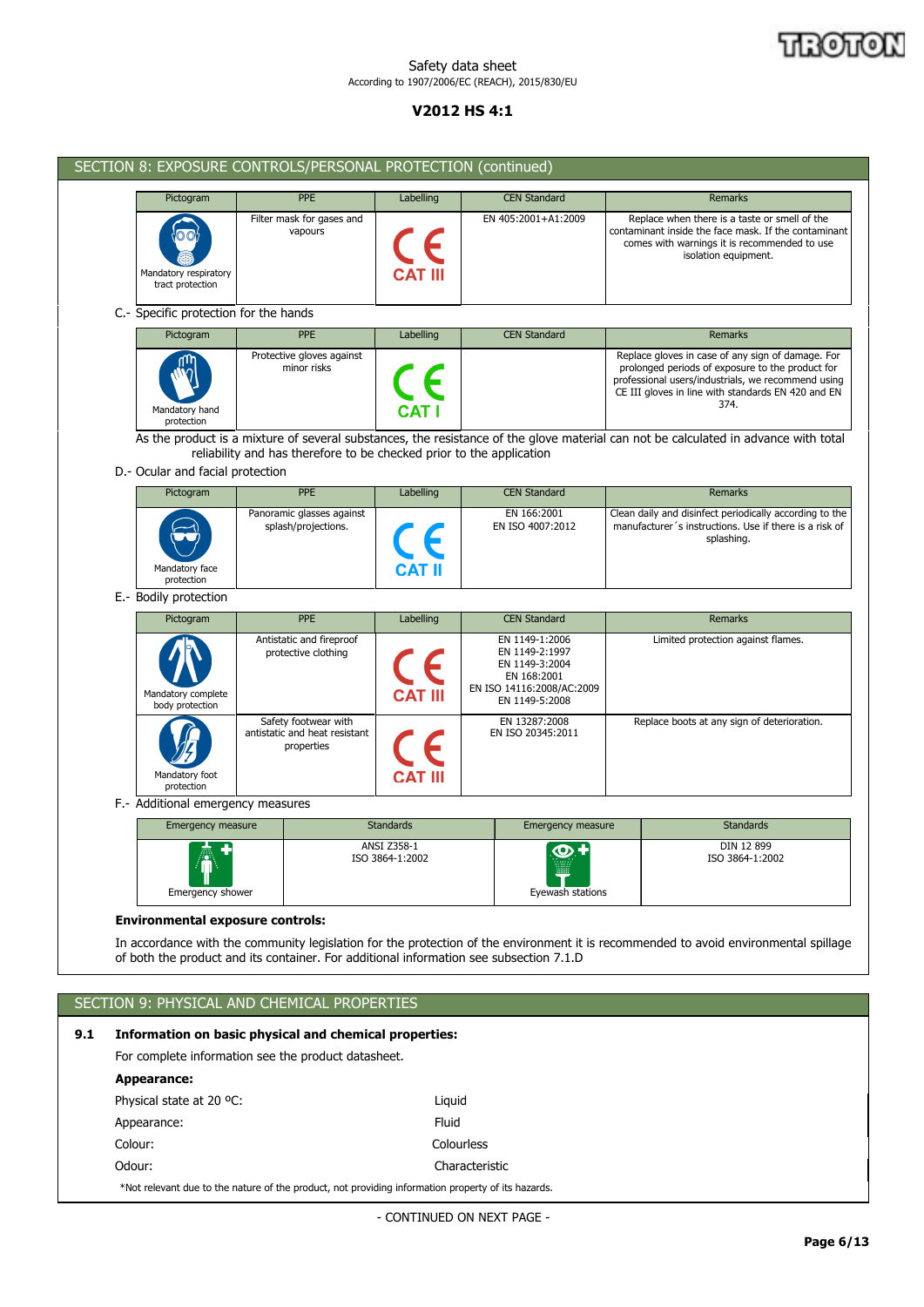# **V2012 HS 4:1**

|     | SECTION 9: PHYSICAL AND CHEMICAL PROPERTIES (continued)                                            |                                |
|-----|----------------------------------------------------------------------------------------------------|--------------------------------|
|     | Odour threshold:                                                                                   | Non-applicable *               |
|     | <b>Volatility:</b>                                                                                 |                                |
|     | Boiling point at atmospheric pressure:                                                             | 137 °C                         |
|     | Vapour pressure at 20 °C:                                                                          | 872 Pa                         |
|     | Vapour pressure at 50 °C:                                                                          | 4420 Pa (4 kPa)                |
|     | Evaporation rate at 20 °C:                                                                         | Non-applicable *               |
|     | <b>Product description:</b>                                                                        |                                |
|     | Density at 20 °C:                                                                                  | 2 kg/m <sup>3</sup> (ISO 1183) |
|     | Relative density at 20 °C:                                                                         | 1,556                          |
|     | Dynamic viscosity at 20 °C:                                                                        | Non-applicable *               |
|     | Kinematic viscosity at 20 °C:                                                                      | Non-applicable *               |
|     | Kinematic viscosity at 40 °C:                                                                      | Non-applicable *               |
|     | Concentration:                                                                                     | Non-applicable *               |
|     | pH:                                                                                                | Non-applicable *               |
|     | Vapour density at 20 °C:                                                                           | Non-applicable *               |
|     | Partition coefficient n-octanol/water 20 °C:                                                       | Non-applicable *               |
|     | Solubility in water at 20 °C:                                                                      | Non-applicable *               |
|     | Solubility properties:                                                                             | Non-applicable *               |
|     | Decomposition temperature:                                                                         | Non-applicable *               |
|     | Melting point/freezing point:                                                                      | Non-applicable *               |
|     | Explosive properties:                                                                              | Non-applicable *               |
|     | Oxidising properties:                                                                              | Non-applicable *               |
|     | <b>Flammability:</b>                                                                               |                                |
|     | Flash Point:                                                                                       | 35 °C                          |
|     | Flammability (solid, gas):                                                                         | Non-applicable *               |
|     | Autoignition temperature:                                                                          | 258 °C                         |
|     | Lower flammability limit:                                                                          | Not available                  |
|     | Upper flammability limit:                                                                          | Not available                  |
| 9.2 | <b>Other information:</b>                                                                          |                                |
|     | Surface tension at 20 °C:                                                                          | Non-applicable *               |
|     | Refraction index:                                                                                  | Non-applicable *               |
|     | *Not relevant due to the nature of the product, not providing information property of its hazards. |                                |
|     |                                                                                                    |                                |

# SECTION 10: STABILITY AND REACTIVITY

# **10.1 Reactivity:**

No hazardous reactions are expected because the product is stable under recommended storage conditions. See section 7.

# **10.2 Chemical stability:**

Chemically stable under the conditions of storage, handling and use.

## **10.3 Possibility of hazardous reactions:**

Under the specified conditions, hazardous reactions that lead to excessive temperatures or pressure are not expected.

# **10.4 Conditions to avoid:**

Applicable for handling and storage at room temperature:

|    | <b>Shock and friction</b> | Contact with air | Increase in temperature | <b>Sunlight</b>     | Humidity       |
|----|---------------------------|------------------|-------------------------|---------------------|----------------|
|    | Not applicable            | Not applicable   | Risk of combustion      | Avoid direct impact | Not applicable |
| __ | --- -                     |                  |                         |                     |                |

# **10.5 Incompatible materials:**

- CONTINUED ON NEXT PAGE -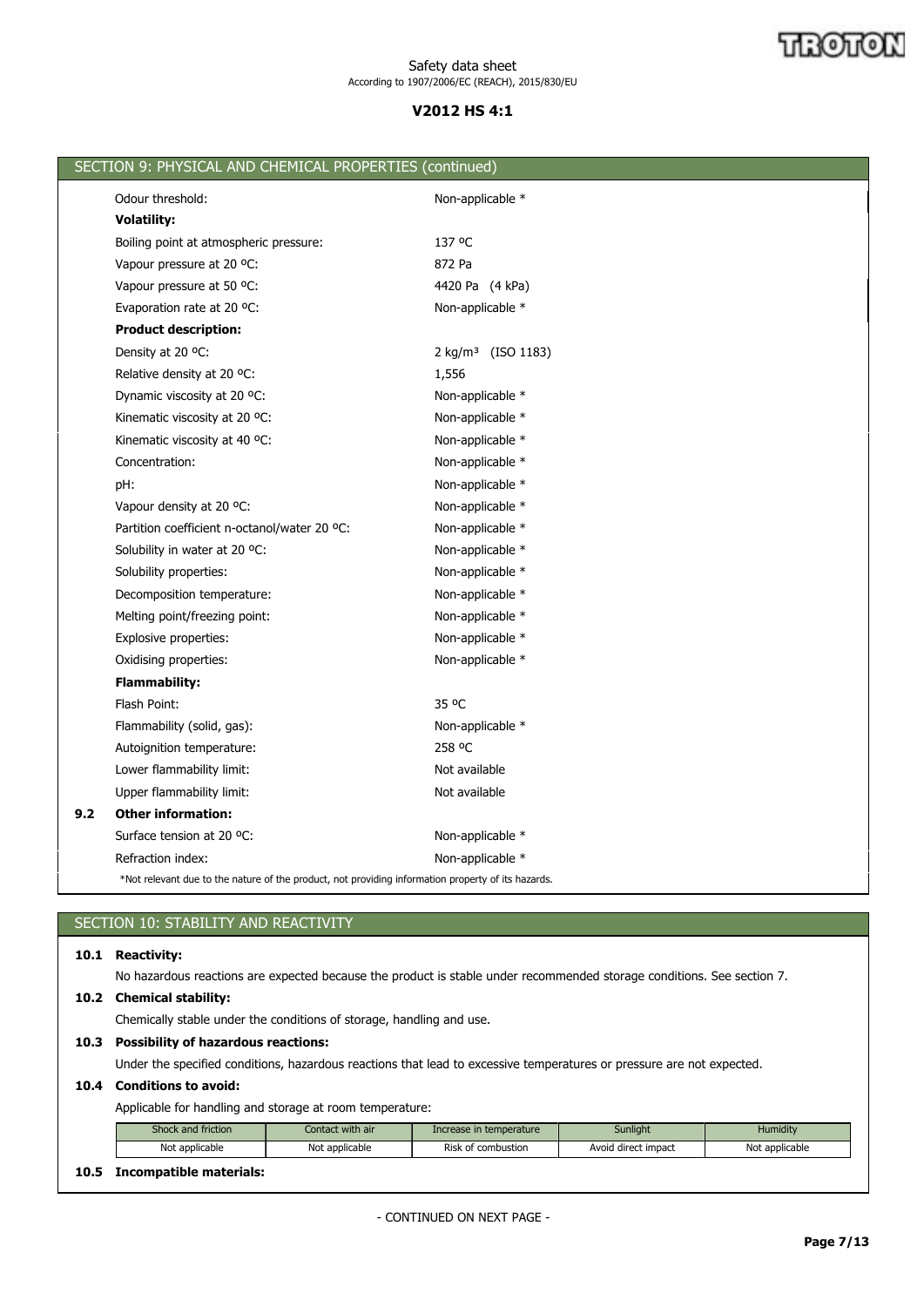# **V2012 HS 4:1**

|      | SECTION 10: STABILITY AND REACTIVITY (continued)                                                                                                                                                                                                                                                                                                                                                                                                                                                                                                                                                                |                                                                                                                                                                                                                            |                                                                                                                                                                                                                                                                |                       |                                                                                                                                    |  |  |
|------|-----------------------------------------------------------------------------------------------------------------------------------------------------------------------------------------------------------------------------------------------------------------------------------------------------------------------------------------------------------------------------------------------------------------------------------------------------------------------------------------------------------------------------------------------------------------------------------------------------------------|----------------------------------------------------------------------------------------------------------------------------------------------------------------------------------------------------------------------------|----------------------------------------------------------------------------------------------------------------------------------------------------------------------------------------------------------------------------------------------------------------|-----------------------|------------------------------------------------------------------------------------------------------------------------------------|--|--|
|      | Acids                                                                                                                                                                                                                                                                                                                                                                                                                                                                                                                                                                                                           | Water                                                                                                                                                                                                                      | Combustive materials                                                                                                                                                                                                                                           | Combustible materials | <b>Others</b>                                                                                                                      |  |  |
|      | Avoid strong acids                                                                                                                                                                                                                                                                                                                                                                                                                                                                                                                                                                                              | Not applicable                                                                                                                                                                                                             | Avoid direct impact                                                                                                                                                                                                                                            | Not applicable        | Avoid alkalis or strong bases                                                                                                      |  |  |
| 10.6 | <b>Hazardous decomposition products:</b><br>See subsection 10.3, 10.4 and 10.5 to find out the specific decomposition products. Depending on the decomposition conditions,<br>complex mixtures of chemical substances can be released: carbon dioxide (CO2), carbon monoxide and other organic compounds.                                                                                                                                                                                                                                                                                                       |                                                                                                                                                                                                                            |                                                                                                                                                                                                                                                                |                       |                                                                                                                                    |  |  |
|      | SECTION 11: TOXICOLOGICAL INFORMATION                                                                                                                                                                                                                                                                                                                                                                                                                                                                                                                                                                           |                                                                                                                                                                                                                            |                                                                                                                                                                                                                                                                |                       |                                                                                                                                    |  |  |
|      | 11.1 Information on toxicological effects:                                                                                                                                                                                                                                                                                                                                                                                                                                                                                                                                                                      |                                                                                                                                                                                                                            |                                                                                                                                                                                                                                                                |                       |                                                                                                                                    |  |  |
|      | The experimental information related to the toxicological properties of the product itself is not available                                                                                                                                                                                                                                                                                                                                                                                                                                                                                                     |                                                                                                                                                                                                                            |                                                                                                                                                                                                                                                                |                       |                                                                                                                                    |  |  |
|      | <b>Dangerous health implications:</b>                                                                                                                                                                                                                                                                                                                                                                                                                                                                                                                                                                           |                                                                                                                                                                                                                            |                                                                                                                                                                                                                                                                |                       |                                                                                                                                    |  |  |
|      | In case of exposure that is repetitive, prolonged or at concentrations higher than recommended by the occupational exposure limits,<br>it may result in adverse effects on health depending on the means of exposure:<br>A.- Ingestion (acute effect):<br>- Acute toxicity: Based on available data, the classification criteria are not met, as it does not contain substances classified as<br>dangerous for consumption. For more information see section 3.<br>Corrosivity/Irritability: The consumption of a considerable dose can cause irritation in the throat, abdominal pain, nausea and<br>vomiting. |                                                                                                                                                                                                                            |                                                                                                                                                                                                                                                                |                       |                                                                                                                                    |  |  |
|      | B- Inhalation (acute effect):                                                                                                                                                                                                                                                                                                                                                                                                                                                                                                                                                                                   |                                                                                                                                                                                                                            |                                                                                                                                                                                                                                                                |                       |                                                                                                                                    |  |  |
|      | respiratory passages.                                                                                                                                                                                                                                                                                                                                                                                                                                                                                                                                                                                           | dangerous for inhalation. For more information see section 3.                                                                                                                                                              | Acute toxicity : Based on available data, the classification criteria are not met, however, it contains substances classified as<br>Corrosivity/Irritability: Causes irritation in respiratory passages, which is normally reversible and limited to the upper |                       |                                                                                                                                    |  |  |
|      | C- Contact with the skin and the eyes (acute effect):                                                                                                                                                                                                                                                                                                                                                                                                                                                                                                                                                           |                                                                                                                                                                                                                            |                                                                                                                                                                                                                                                                |                       |                                                                                                                                    |  |  |
|      |                                                                                                                                                                                                                                                                                                                                                                                                                                                                                                                                                                                                                 | Contact with the skin: Produces skin inflammation.<br>Contact with the eyes: Produces eye damage after contact.                                                                                                            |                                                                                                                                                                                                                                                                |                       |                                                                                                                                    |  |  |
|      | D- CMR effects (carcinogenicity, mutagenicity and toxicity to reproduction):                                                                                                                                                                                                                                                                                                                                                                                                                                                                                                                                    |                                                                                                                                                                                                                            |                                                                                                                                                                                                                                                                |                       |                                                                                                                                    |  |  |
|      |                                                                                                                                                                                                                                                                                                                                                                                                                                                                                                                                                                                                                 | dangerous for the effects mentioned. For more information see section 3.<br>dangerous for this effect. For more information see section 3.<br>classified as dangerous for this effect. For more information see section 3. | Mutagenicity: Based on available data, the classification criteria are not met, as it does not contain substances classified as<br>Reproductive toxicity: Based on available data, the classification criteria are not met, as it does not contain substances  |                       | Carcinogenicity: Based on available data, the classification criteria are not met, as it does not contain substances classified as |  |  |
|      | E- Sensitizing effects:                                                                                                                                                                                                                                                                                                                                                                                                                                                                                                                                                                                         |                                                                                                                                                                                                                            |                                                                                                                                                                                                                                                                |                       |                                                                                                                                    |  |  |
|      |                                                                                                                                                                                                                                                                                                                                                                                                                                                                                                                                                                                                                 |                                                                                                                                                                                                                            |                                                                                                                                                                                                                                                                |                       |                                                                                                                                    |  |  |

- Respiratory: Based on available data, the classification criteria are not met, as it does not contain substances classified as dangerous with sensitising effects. For more information see section 3.

- Cutaneous: Based on available data, the classification criteria are not met, however, it contains substances classified as dangerous with sensitising effects. For more information see section 3.

F- Specific target organ toxicity (STOT) - single exposure:

Causes irritation in respiratory passages, which is normally reversible and limited to the upper respiratory passages.

G- Specific target organ toxicity (STOT)-repeated exposure:

- Specific target organ toxicity (STOT)-repeated exposure: Based on available data, the classification criteria are not met, however, it does contain substances which are classified as dangerous due to repetitive exposure. For more information see section 3.

- Skin: Based on available data, the classification criteria are not met, however, it does contain substances which are classified as dangerous due to repetitive exposure. For more information see section 3.

H- Aspiration hazard:

Based on available data, the classification criteria are not met, however it does contain substances classified as dangerous for this effect. For more information see section 3.

**Other information:**

Non-applicable

## **Specific toxicology information on the substances:**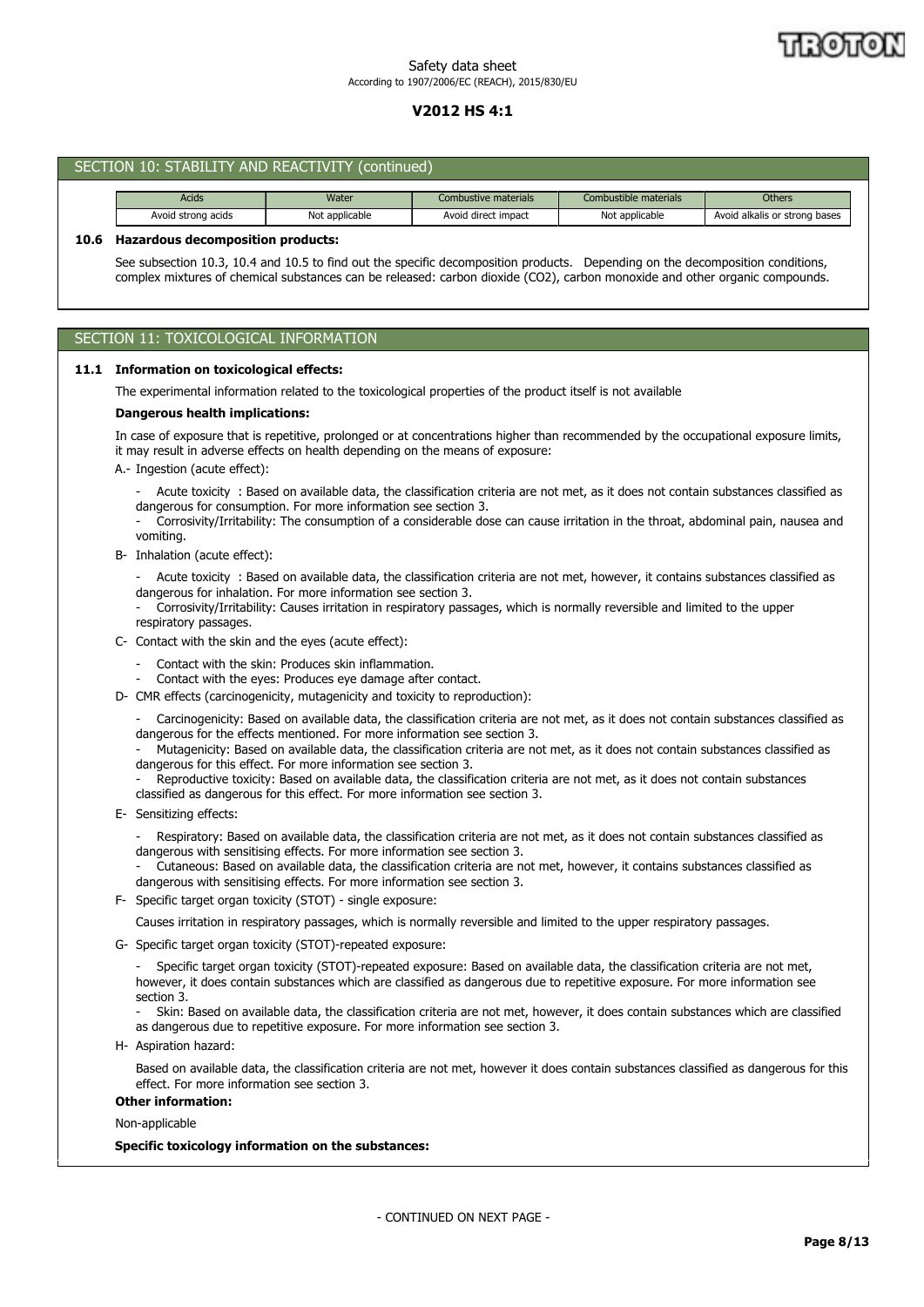## जारी जाति N

## Safety data sheet According to 1907/2006/EC (REACH), 2015/830/EU

# **V2012 HS 4:1**

# SECTION 11: TOXICOLOGICAL INFORMATION (continued)

| Identification                                                 |                        | Acute toxicity       | Genus  |
|----------------------------------------------------------------|------------------------|----------------------|--------|
| <b>Butyl Acetate</b>                                           | LD50 oral              | 12789 mg/kg          | Rat    |
| CAS: 123-86-4                                                  | LD50 dermal            | 14112 mg/kg          | Rabbit |
| EC: 204-658-1                                                  | <b>LC50</b> inhalation | 23,4 mg/L (4 h)      | Rat    |
| Xylene (mixture of isomers)                                    | LD50 oral              | 2100 mg/kg           | Rat    |
| CAS: 1330-20-7                                                 | LD50 dermal            | 1100 mg/kg (ATEi)    | Rat    |
| EC: 215-535-7                                                  | <b>LC50</b> inhalation | 11 mg/L (4 h) (ATEi) |        |
| Ethylbenzene                                                   | LD50 oral              | 3500 mg/kg           | Rat    |
| CAS: 100-41-4                                                  | LD50 dermal            | 15354 mg/kg          | Rabbit |
| EC: 202-849-4                                                  | <b>LC50</b> inhalation | 17,2 mg/L (4 h)      | Rat    |
| Solvent naphtha (petroleum), light arom., < 0.1 % EC 200-753-7 | LD50 oral              | 2100 mg/kg           | Rat    |
| CAS: 64742-95-6                                                | LD50 dermal            | 2000 mg/kg           | Rabbit |
| EC: 265-199-0                                                  | <b>LC50</b> inhalation | >20 mg/L (4 h)       |        |
| 4-chloro-a,a,a-trifluorotoluene                                | LD50 oral              | 13000 mg/kg          | Rat    |
| CAS: 98-56-6                                                   | LD50 dermal            | >2000 mg/kg          |        |
| EC: 202-681-1                                                  | <b>LC50</b> inhalation | >20 mg/L (4 h)       |        |
| Methyl methacrylate                                            | LD50 oral              | >2000 mg/kg          |        |
| CAS: 80-62-6                                                   | LD50 dermal            | >2000 mg/kg          |        |
| EC: 201-297-1                                                  | <b>LC50</b> inhalation | >20 mg/L             |        |
| n-butyl acrylate                                               | LD50 oral              | 4000 mg/kg           |        |
| CAS: 141-32-2                                                  | LD50 dermal            | >2000 mg/kg          |        |
| EC: 205-480-7                                                  | <b>LC50</b> inhalation | $>20$ mg/L           |        |

# SECTION 12: ECOLOGICAL INFORMATION

The experimental information related to the eco-toxicological properties of the product itself is not available

## **12.1 Toxicity:**

| <b>Identification</b>                                          |             | Acute toxicity     | <b>Species</b>            | Genus       |
|----------------------------------------------------------------|-------------|--------------------|---------------------------|-------------|
| <b>Butyl Acetate</b>                                           | <b>LC50</b> | 62 mg/L (96 h)     | Leuciscus idus            | <b>Fish</b> |
| CAS: 123-86-4                                                  | <b>EC50</b> | 73 mg/L (24 h)     | Daphnia magna             | Crustacean  |
| EC: 204-658-1                                                  | <b>EC50</b> | 675 mg/L (72 h)    | Scenedesmus subspicatus   | Algae       |
| Xylene (mixture of isomers)                                    | <b>LC50</b> | 13.5 mg/L (96 h)   | Oncorhynchus mykiss       | Fish        |
| CAS: 1330-20-7                                                 | <b>EC50</b> | $0.6$ mg/L (96 h)  | Gammarus lacustris        | Crustacean  |
| EC: 215-535-7                                                  | <b>EC50</b> | 10 mg/L (72 h)     | Skeletonema costatum      | Algae       |
| Solvent naphtha (petroleum), light arom., < 0.1 % EC 200-753-7 | <b>LC50</b> | 1 - 10 mg/L (96 h) |                           | Fish        |
| CAS: 64742-95-6                                                | <b>EC50</b> | $1 - 10$ mg/L      |                           | Crustacean  |
| EC: 265-199-0                                                  | <b>EC50</b> | $1 - 10$ mg/L      |                           | Algae       |
| Ethylbenzene                                                   | <b>LC50</b> | 42.3 mg/L (96 h)   | Pimephales promelas       | <b>Fish</b> |
| CAS: 100-41-4                                                  | <b>EC50</b> | 75 mg/L (48 h)     | Daphnia magna             | Crustacean  |
| EC: 202-849-4                                                  | <b>EC50</b> | 63 mg/L (3 h)      | Chlorella vulgaris        | Algae       |
| Methyl methacrylate                                            | <b>LC50</b> | 191 mg/L (96 h)    | Lepomis macrochirus       | Fish        |
| CAS: 80-62-6                                                   | <b>EC50</b> | 69 mg/L (48 h)     | Daphnia magna             | Crustacean  |
| EC: 201-297-1                                                  | <b>EC50</b> | 170 mg/L (96 h)    | Selenastrum capricornutum | Algae       |
| n-butyl acrylate                                               | <b>LC50</b> | 5.2 mg/L (96 h)    | Salmo gairdneri           | <b>Fish</b> |
| CAS: 141-32-2                                                  | <b>EC50</b> | 230 mg/L (24 h)    | Daphnia magna             | Crustacean  |
| EC: 205-480-7                                                  | <b>EC50</b> | 5.5 mg/L (96 h)    | Selenastrum capricornutum | Algae       |

# **12.2 Persistence and degradability:**

| <b>Identification</b> | Degradability    |                | Biodegradability |                |
|-----------------------|------------------|----------------|------------------|----------------|
| <b>Butyl Acetate</b>  | BOD <sub>5</sub> | Non-applicable | Concentration    | Non-applicable |
| CAS: 123-86-4         | <b>COD</b>       | Non-applicable | Period           | 5 days         |
| EC: 204-658-1         | BOD5/COD         | 0.79           | % Biodegradable  | 84 %           |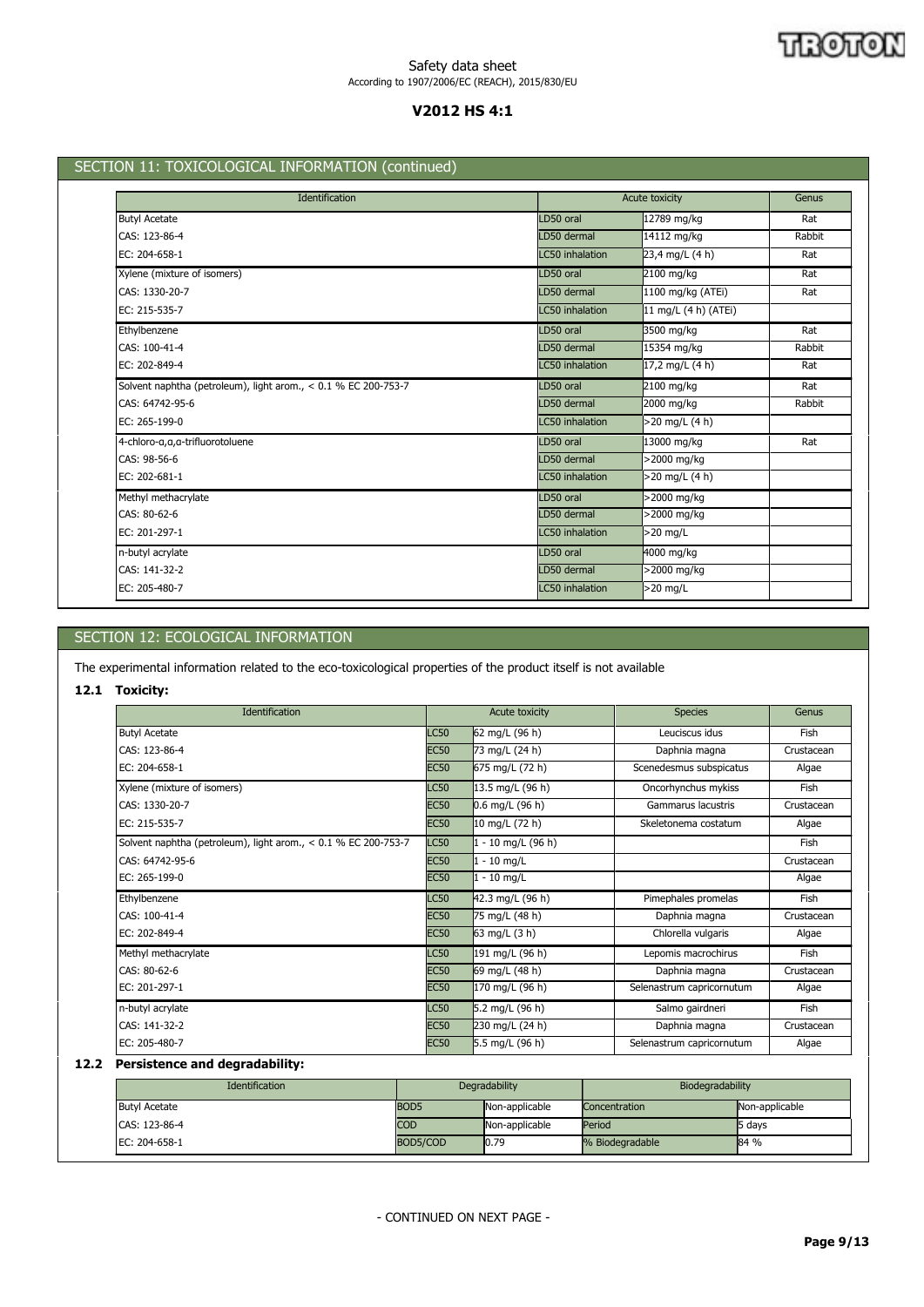# **V2012 HS 4:1**

# SECTION 12: ECOLOGICAL INFORMATION (continued)

| <b>Identification</b>                                               |                  | Degradability   |                 | Biodegradability |  |
|---------------------------------------------------------------------|------------------|-----------------|-----------------|------------------|--|
| Solvent naphtha (petroleum), light arom., $< 0.1$ % EC<br>200-753-7 | BOD <sub>5</sub> | $0.19$ g $OZ/g$ | Concentration   | Non-applicable   |  |
| CAS: 64742-95-6                                                     | <b>COD</b>       | $0.44$ g $O2/q$ | Period          | Non-applicable   |  |
| EC: $265-199-0$                                                     | BOD5/COD         | 0.43            | % Biodegradable | Non-applicable   |  |
| Ethylbenzene                                                        | BOD <sub>5</sub> | Non-applicable  | Concentration   | 100 mg/L         |  |
| CAS: 100-41-4                                                       | <b>COD</b>       | Non-applicable  | Period          | $14$ days        |  |
| EC: 202-849-4                                                       | BOD5/COD         | Non-applicable  | % Biodegradable | 90 %             |  |
| Methyl methacrylate                                                 | BOD <sub>5</sub> | Non-applicable  | Concentration   | 100 mg/L         |  |
| CAS: 80-62-6                                                        | <b>COD</b>       | Non-applicable  | Period          | $14$ days        |  |
| EC: 201-297-1                                                       | BOD5/COD         | Non-applicable  | % Biodegradable | 94,3 %           |  |
| n-butyl acrylate                                                    | BOD <sub>5</sub> | Non-applicable  | Concentration   | 100 mg/L         |  |
| CAS: 141-32-2                                                       | <b>COD</b>       | Non-applicable  | Period          | $14$ days        |  |
| EC: 205-480-7                                                       | BOD5/COD         | 0.56            | % Biodegradable | 61,3 %           |  |

# **12.3 Bioaccumulative potential:**

| Identification                                                 | Bioaccumulation potential |          |  |
|----------------------------------------------------------------|---------------------------|----------|--|
| <b>Butyl Acetate</b>                                           | <b>BCF</b>                | 4        |  |
| CAS: 123-86-4                                                  | Pow Log                   | 1.78     |  |
| EC: 204-658-1                                                  | Potential                 | Low      |  |
| Xylene (mixture of isomers)                                    | <b>BCF</b>                | 9        |  |
| CAS: 1330-20-7                                                 | Pow Log                   | 2.77     |  |
| EC: 215-535-7                                                  | Potential                 | Low      |  |
| Solvent naphtha (petroleum), light arom., < 0.1 % EC 200-753-7 | <b>BCF</b>                |          |  |
| CAS: 64742-95-6                                                | Pow Log                   | 4        |  |
| EC: 265-199-0                                                  | Potential                 |          |  |
| Ethylbenzene                                                   | <b>BCF</b>                |          |  |
| CAS: 100-41-4                                                  | Pow Log                   | 3.15     |  |
| EC: 202-849-4                                                  | Potential                 | Low      |  |
| Methyl methacrylate                                            | <b>BCF</b>                |          |  |
| CAS: 80-62-6                                                   | Pow Log                   | 1.38     |  |
| EC: 201-297-1                                                  | Potential                 | Low      |  |
| n-butyl acrylate                                               | <b>BCF</b>                | 37       |  |
| CAS: 141-32-2                                                  | Pow Log                   | 2.36     |  |
| EC: 205-480-7                                                  | Potential                 | Moderate |  |

# **12.4 Mobility in soil:**

| <b>Identification</b>           |                   | Absorption/desorption           | Volatility   |                               |
|---------------------------------|-------------------|---------------------------------|--------------|-------------------------------|
| 4-chloro-a,a,a-trifluorotoluene | <b>Koc</b>        | Non-applicable                  | <b>Henry</b> | Non-applicable                |
| CAS: 98-56-6                    | Conclusion        | Non-applicable                  | Dry soil     | Non-applicable                |
| EC: 202-681-1                   | Surface tension   | $2,144E-2 N/m$ (-273,15)<br>PC) | Moist soil   | Non-applicable                |
| <b>Butyl Acetate</b>            | <b>Koc</b>        | Non-applicable                  | <b>Henry</b> | Non-applicable                |
| CAS: 123-86-4                   | <b>Conclusion</b> | Non-applicable                  | Dry soil     | Non-applicable                |
| EC: 204-658-1                   | Surface tension   | 2,478E-2 N/m (25 °C)            | Moist soil   | Non-applicable                |
| Ethylbenzene                    | <b>Koc</b>        | 520                             | <b>Henry</b> | 798,44 Pa·m <sup>3</sup> /mol |
| CAS: 100-41-4                   | Conclusion        | Moderate                        | Dry soil     | Yes                           |
| EC: 202-849-4                   | Surface tension   | 2,859E-2 N/m (25 °C)            | Moist soil   | Yes                           |
| Methyl methacrylate             | <b>Koc</b>        | Non-applicable                  | <b>Henry</b> | Non-applicable                |
| CAS: 80-62-6                    | <b>Conclusion</b> | Non-applicable                  | Dry soil     | Non-applicable                |
| EC: 201-297-1                   | Surface tension   | 2,551E-2 N/m (25 °C)            | Moist soil   | Non-applicable                |
| n-butyl acrylate                | <b>Koc</b>        | Non-applicable                  | <b>Henry</b> | Non-applicable                |
| CAS: 141-32-2                   | <b>Conclusion</b> | Non-applicable                  | Dry soil     | Non-applicable                |
| EC: 205-480-7                   | Surface tension   | 2,598E-2 N/m (25 °C)            | Moist soil   | Non-applicable                |

## **12.5 Results of PBT and vPvB assessment:**

Non-applicable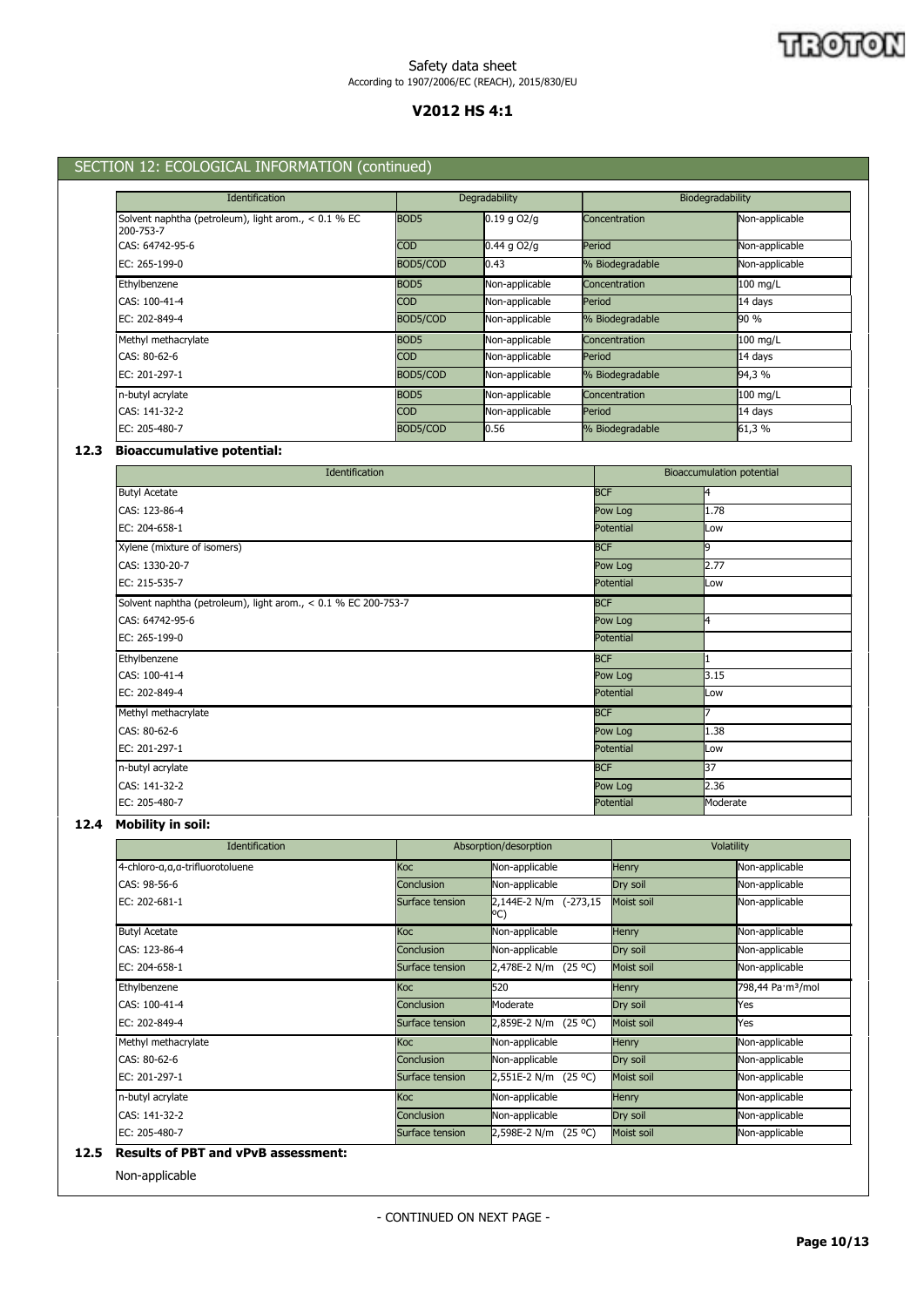# **V2012 HS 4:1**

# SECTION 12: ECOLOGICAL INFORMATION (continued)

## **12.6 Other adverse effects:**

Not described

# SECTION 13: DISPOSAL CONSIDERATIONS

## **13.1 Waste treatment methods:**

| Code      | <b>Description</b>                                                                | (Regulation (EU) No<br>Waste class<br>1357/2014) |
|-----------|-----------------------------------------------------------------------------------|--------------------------------------------------|
| 08 01 11* | Waste paint and varnish containing organic solvents or other dangerous substances | Dangerous                                        |

## **Type of waste (Regulation (EU) No 1357/2014):**

HP3 Flammable, HP4 Irritant — skin irritation and eye damage

## **Waste management (disposal and evaluation):**

Consult the authorized waste service manager on the assessment and disposal operations in accordance with Annex 1 and Annex 2 (Directive 2008/98/EC). As under 15 01 (2014/955/EC) of the code and in case the container has been in direct contact with the product, it will be processed the same way as the actual product. Otherwise, it will be processed as non-dangerous residue. We do not recommended disposal down the drain. See paragraph 6.2.

#### **Regulations related to waste management:**

In accordance with Annex II of Regulation (EC) nº1907/2006 (REACH) the community or state provisions related to waste management are stated

Community legislation: Directive 2008/98/EC, 2014/955/EU, Regulation (EU) No 1357/2014

# SECTION 14: TRANSPORT INFORMATION

#### **Transport of dangerous goods by land:**

With regard to ADR 2015 and RID 2015:

|                                      |      | 14.1 UN number:                                                                                               | UN1263              |  |  |
|--------------------------------------|------|---------------------------------------------------------------------------------------------------------------|---------------------|--|--|
|                                      |      | 14.2 UN proper shipping name:                                                                                 | <b>PAINT</b>        |  |  |
|                                      |      | 14.3 Transport hazard class(es):                                                                              | 3                   |  |  |
|                                      |      | Labels:                                                                                                       | 3                   |  |  |
|                                      | 14.4 | Packing group:                                                                                                | Ш                   |  |  |
| з                                    | 14.5 | Dangerous for the<br>environment:                                                                             | <b>No</b>           |  |  |
|                                      | 14.6 | <b>Special precautions for user</b>                                                                           |                     |  |  |
|                                      |      | Special regulations:                                                                                          | 163, 367, 640E, 650 |  |  |
|                                      |      | Tunnel restriction code:                                                                                      | D/E                 |  |  |
|                                      |      | Physico-Chemical properties:                                                                                  | see section 9       |  |  |
|                                      |      | Limited quantities:                                                                                           | 5 L                 |  |  |
|                                      | 14.7 | <b>Transport in bulk according to Non-applicable</b><br><b>Annex II of Marpol and the</b><br><b>IBC Code:</b> |                     |  |  |
| Transport of dangerous goods by sea: |      |                                                                                                               |                     |  |  |
|                                      |      |                                                                                                               |                     |  |  |

With regard to IMDG 37-14: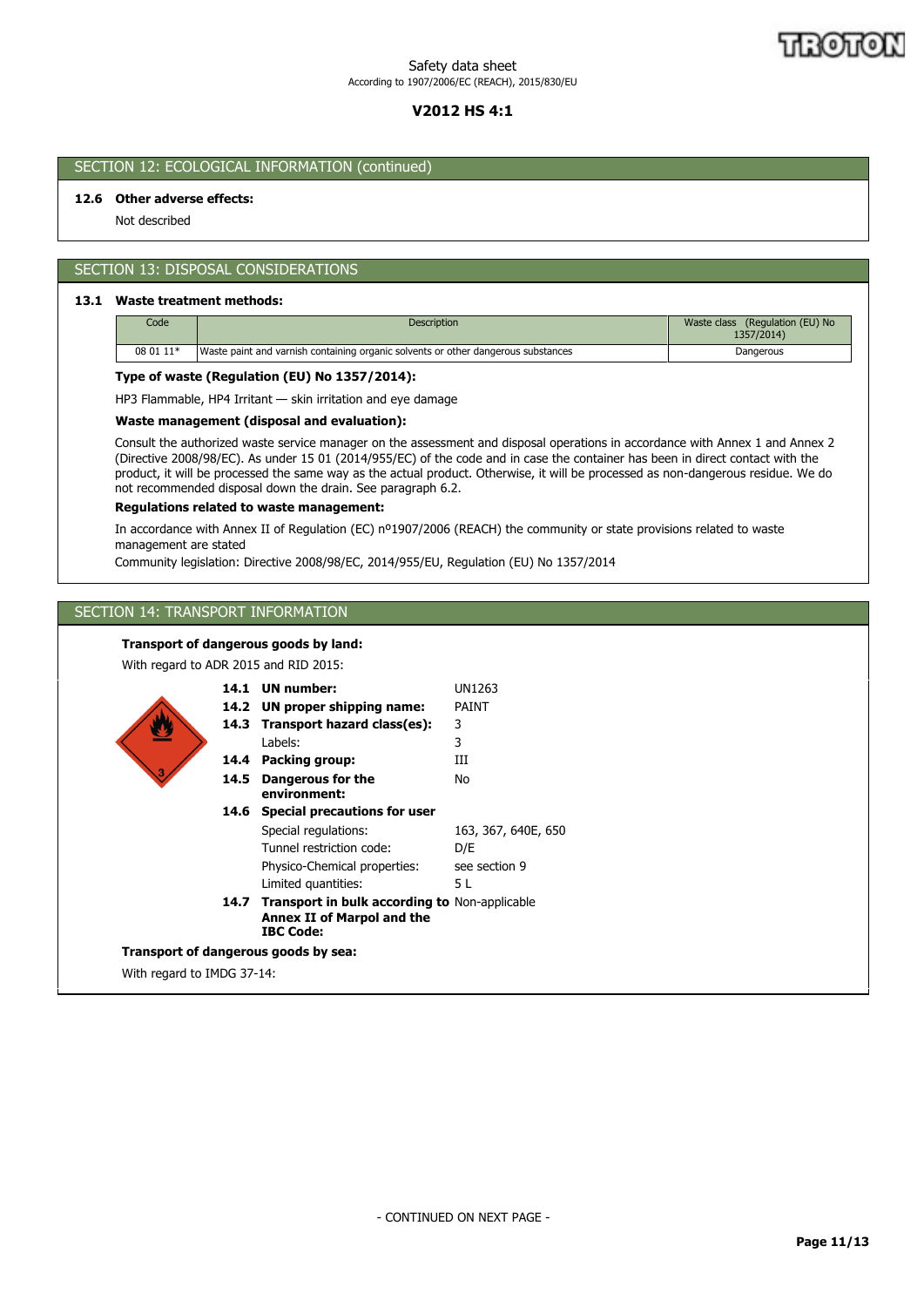# **V2012 HS 4:1**

|                                      | SECTION 14: TRANSPORT INFORMATION (continued)                                                               |               |  |
|--------------------------------------|-------------------------------------------------------------------------------------------------------------|---------------|--|
|                                      |                                                                                                             |               |  |
|                                      | 14.1 UN number:                                                                                             | <b>UN1263</b> |  |
|                                      | 14.2 UN proper shipping name:                                                                               | PAINT         |  |
|                                      | 14.3 Transport hazard class(es):                                                                            | 3             |  |
|                                      | Labels:                                                                                                     | 3             |  |
|                                      | 14.4 Packing group:                                                                                         | Ш             |  |
|                                      | 14.5 Dangerous for the<br>environment:                                                                      | <b>No</b>     |  |
|                                      | 14.6 Special precautions for user                                                                           |               |  |
|                                      | Special regulations:                                                                                        | 163, 223, 955 |  |
|                                      | EmS Codes:                                                                                                  | $F-E$ , $S-E$ |  |
|                                      | Physico-Chemical properties:                                                                                | see section 9 |  |
|                                      | Limited quantities:                                                                                         | 5L            |  |
|                                      | 14.7 Transport in bulk according to Non-applicable<br><b>Annex II of Marpol and the</b><br><b>IBC Code:</b> |               |  |
| Transport of dangerous goods by air: |                                                                                                             |               |  |
| With regard to IATA/ICAO 2015:       |                                                                                                             |               |  |
|                                      | 14.1 UN number:                                                                                             | <b>UN1263</b> |  |
|                                      | 14.2 UN proper shipping name:                                                                               | PAINT         |  |
|                                      | 14.3 Transport hazard class(es):                                                                            | 3             |  |
|                                      | Labels:                                                                                                     | 3             |  |
|                                      | 14.4 Packing group:                                                                                         | III           |  |
| 14.5                                 | <b>Dangerous for the</b><br>environment:                                                                    | <b>No</b>     |  |
|                                      | 14.6 Special precautions for user                                                                           |               |  |
|                                      | Physico-Chemical properties:                                                                                | see section 9 |  |
|                                      | 14.7 Transport in bulk according to Non-applicable<br><b>Annex II of Marpol and the</b><br><b>IBC Code:</b> |               |  |

# SECTION 15: REGULATORY INFORMATION

## **15.1 Safety, health and environmental regulations/legislation specific for the substance or mixture:**

Candidate substances for authorisation under the Regulation (EC) 1907/2006 (REACH): Non-applicable

Substances included in Annex XIV of REACH ("Authorisation List") and sunset date: Non-applicable

Regulation (EC) 1005/2009, about substances that deplete the ozone layer: Non-applicable

Article 95, REGULATION (EU) No 528/2012: Non-applicable

REGULATION (EU) No 649/2012, in relation to the import and export of hazardous chemical products: Non-applicable

**Limitations to commercialisation and the use of certain dangerous substances and mixtures (Annex XVII REACH, etc ….):**

Shall not be used in:

—ornamental articles intended to produce light or colour effects by means of different phases, for example in ornamental lamps and ashtrays,

—tricks and jokes,

—games for one or more participants, or any article intended to be used as such, even with ornamental aspects.

# **Specific provisions in terms of protecting people or the environment:**

It is recommended to use the information included in this safety data sheet as data used in a risk evaluation of the local circumstances in order to establish the necessary risk prevention measures for the manipulation, use, storage and disposal of this product.

## **Other legislation:**

The product could be affected by sectorial legislation

## **15.2 Chemical safety assessment:**

The supplier has not carried out evaluation of chemical safety.

- CONTINUED ON NEXT PAGE -